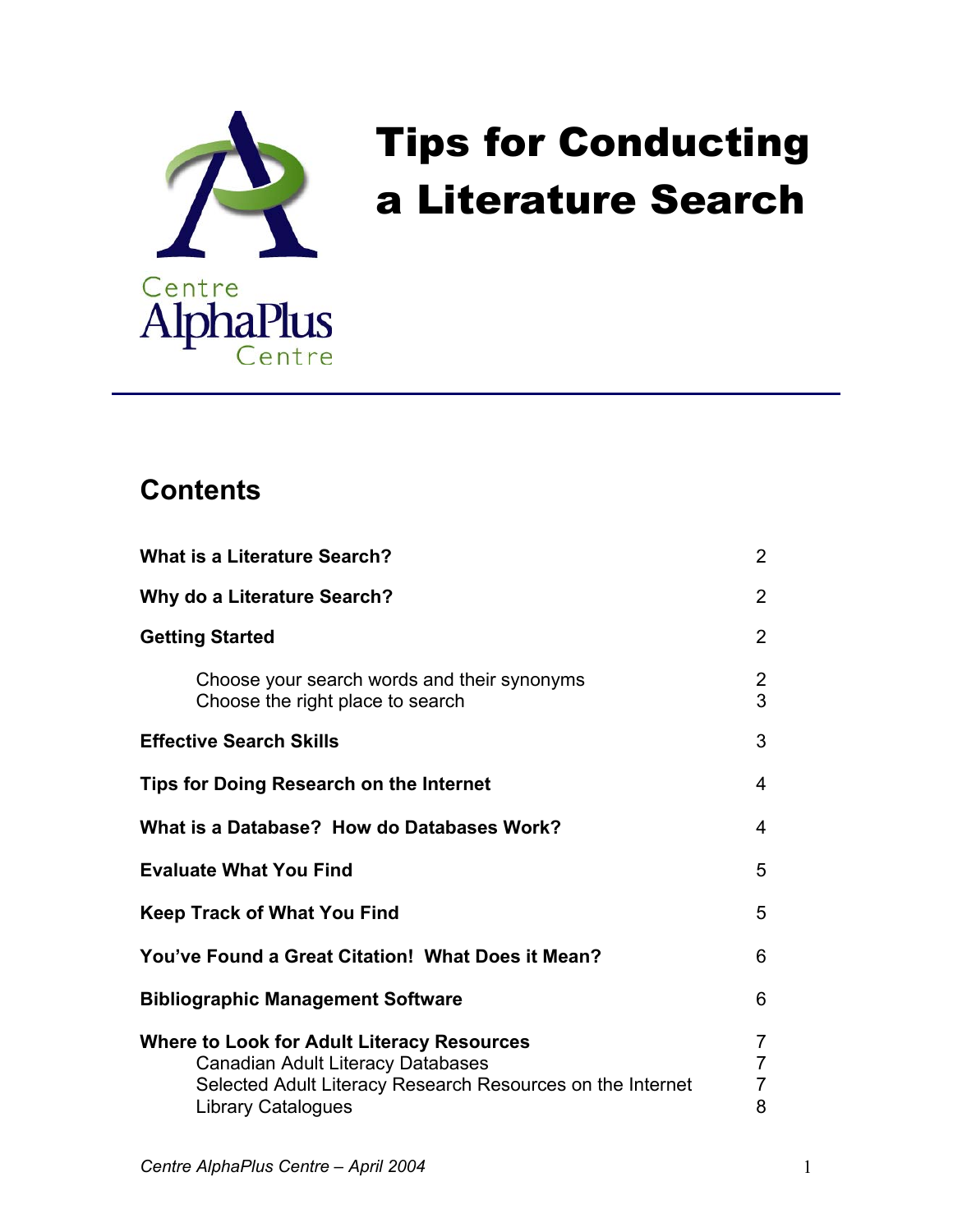#### **What is a Literature Search?**

A literature search is a comprehensive survey of publications and information on a specific topic. The result produced at the end of a literature search is usually a list of references. (A literature search differs from a literature review, which is the written section of your research report that summarizes the literature you studied in order to develop the research study.)

#### **Why do a Literature Search?**

The process of conducting a literature search familiarizes you with the body of work related to the research topic. You may choose to use the list of references from a literature search as source material to write a literature review*.*

Literacy practitioners undertaking research may decide that existing academic research about their topics is not entirely relevant to their own research goals. An academic outlook can vary widely from a practitioner point of view. For a thoughtful discussion on completing a research study **without** doing a literature search, see the report, *Dancing in the Dark: How do Adults with Little Formal Education Learn? How do Practitioners do Collaborative Research?* By Marina Niks Darcy Allen, Paula Davies, Dee McRae, Kate Nonesuch, 2003. The authors discuss differences in attitude between literacy practitioners and academics when it comes to studying literature as part of the research process. <http://www.nald.ca/PROVINCE/ALT/RiPAL/Resourcs/dark/dark.pdf>

## **Getting Started**

A literature search is most successful if you follow a systematic plan. Here are some important first steps to help you get started.

#### **Choose your search words and their synonyms**

You may want to leap in and start searching, but it is worthwhile to choose good search words first. Write a paragraph which outlines your research interest. Note words or phrases which define your topic. Often a topic will have several key concepts. Generate a list of synonyms and other words that might be used in discussion of each concept. Be creative! When you start searching, you can use the synonyms in keyword searching.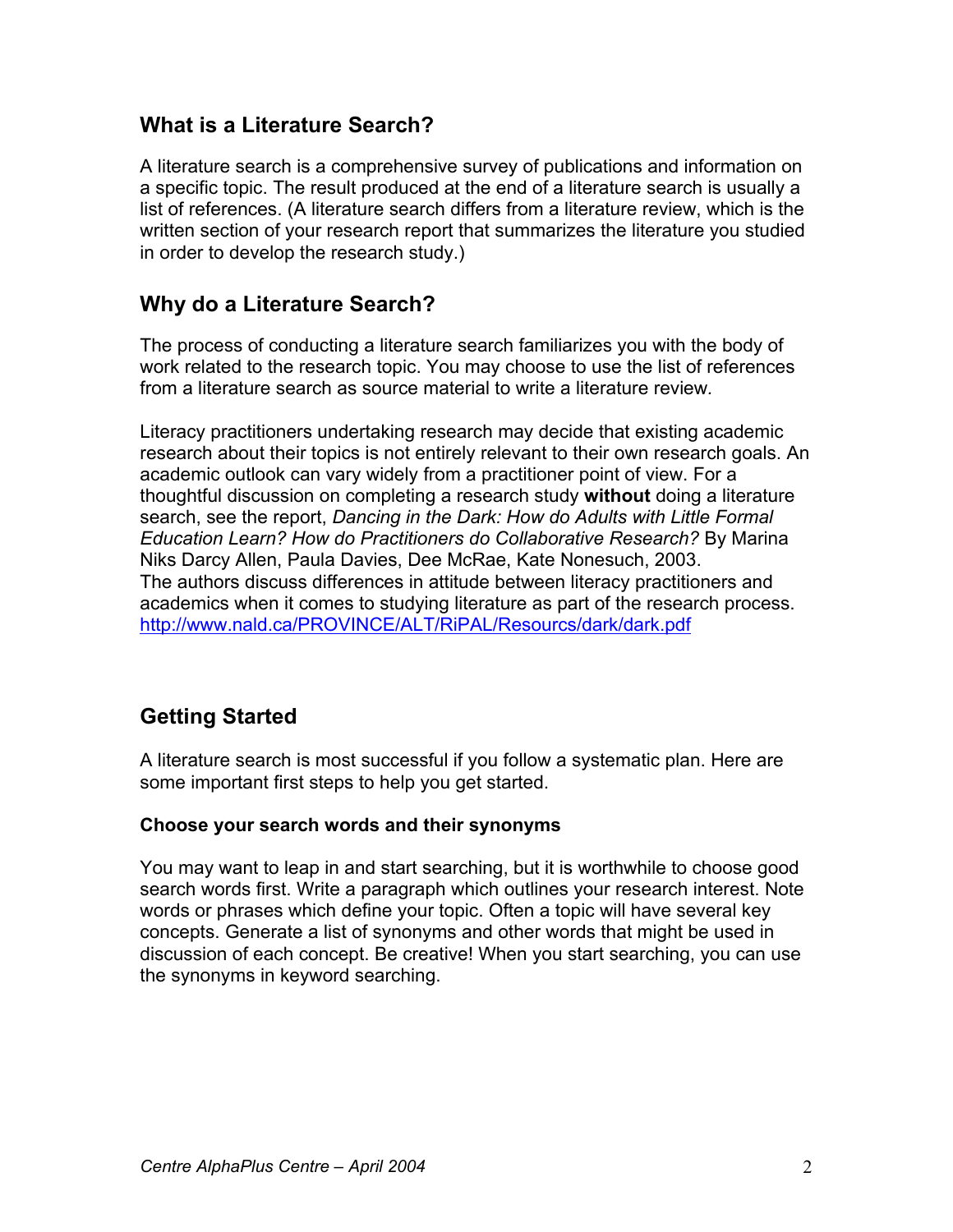E.g. **Topic:** What effect does health have on literacy learners' success?

| <b>Concept 1</b>   | <b>Concept 2</b>  |
|--------------------|-------------------|
| Learner success    | Health            |
| Learning outcome   | Wellbeing         |
| Learner progress   | <b>Illness</b>    |
| Goal achievement   | <b>Sickness</b>   |
| Learner assessment | <b>Disease</b>    |
|                    | Medical condition |
|                    |                   |

**Tip:** An excellent source for choosing synonyms and search terms is the Canadian Literacy Thesaurus, available online or in print. [\(http://thesaurusalpha.org/thesaurus/index.htm\)](http://thesaurusalpha.org/thesaurus/index.htm) It is a list of the standard terms used by cataloguers and indexers to describe literacy resources in Canada.

#### **Choose the right place to search**

After reading this guide, you'll have a better idea where you're likely to find information on your topic. You can search in subject specific databases, on the Internet, or in library catalogues. Web search engines such as Google or AllTheWeb.com, are usually most useful to find general information of public interest. Using databases devoted to adult literacy such as NALD or the Ontario Database of Adult Literacy Research is the best way to find in-depth research done by professionals in the literacy field. Spend a moment thinking where you are most likely to find the information you want.

**Tip:** Consult **Where to Look for Adult Literacy Resources** on page eight of this guide for recommended resources on adult literacy.

## **Effective Search Skills**

When you search for information using a computer, you'll get the best results if you use the appropriate search strategy. Search strategy skills will help when you search databases, library catalogues or the Internet. The following link leads to a thirteen page online tutorial which:

- defines and explains keyword searching, subject searching, natural language searching
- suggests methods for refining your search strategy if you are not getting useful results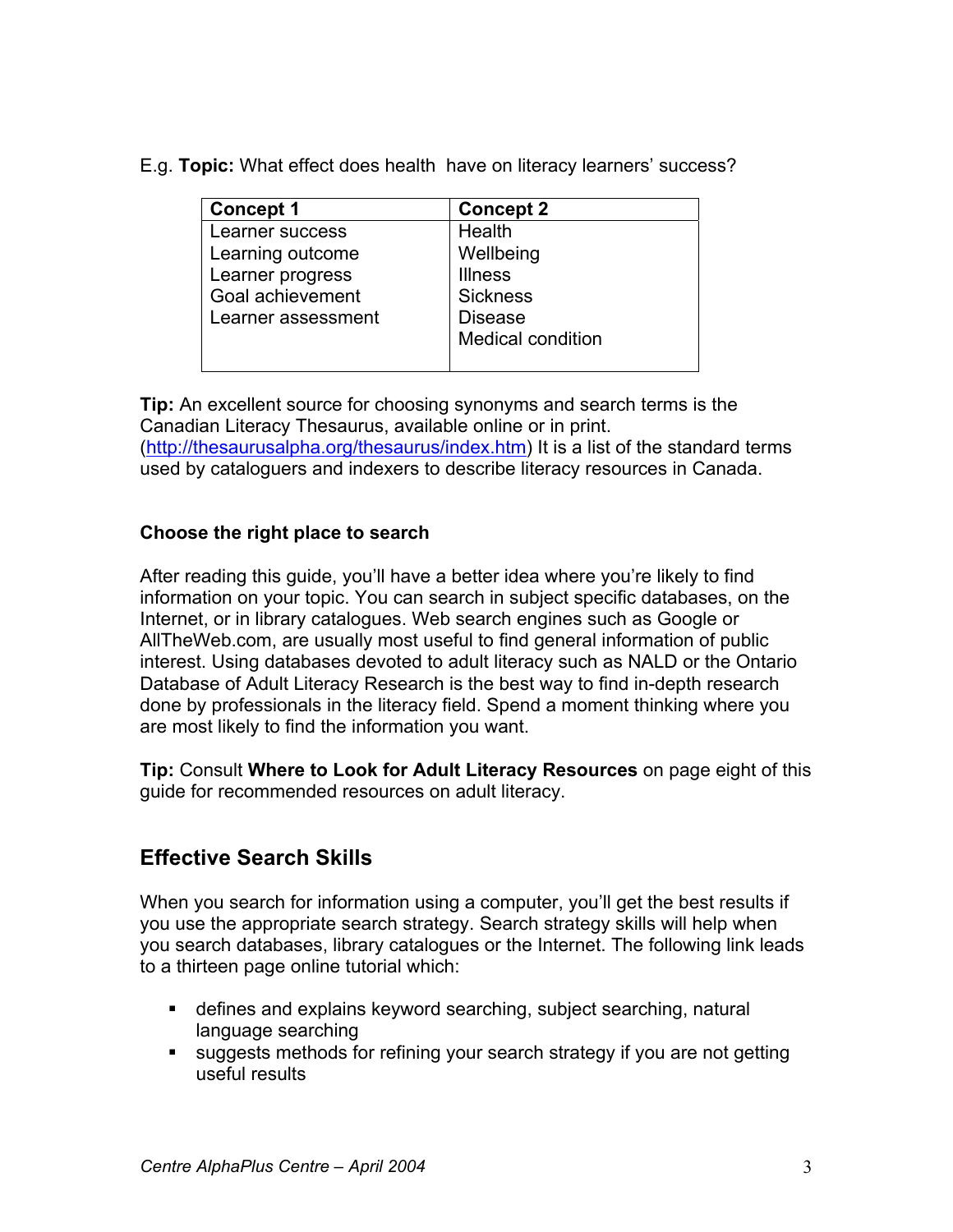The tutorial was prepared by a consortium of five Ohio college libraries, so some of its information is specific to those libraries and to college assignments. Most of the information is of a general nature, though, and useful to all researchers. **Tip:** Check the Definitions link in the top right of the tutorial pages if you come across a word you're unfamiliar with.

Search Techniques - Five Colleges of Ohio Research Tutorial (13 pages) <http://www.denison.edu/collaborations/ohio5/infolit/b4techniques/>

## **Tips for Doing Research on the Internet**

The following link leads to an eight page online tutorial which:

- explains when it's appropriate to search for information on the Internet
- defines Internet directories, search engines, and meta-search engines
- explains how to evaluate information on the Internet

**Tip:** Check the Definitions link in the top right of the tutorial pages if you come across a word you're unfamiliar with.

Using the Web for Research - Five Colleges of Ohio Research Tutorial (8 pages) <http://www.denison.edu/collaborations/ohio5/infolit/b5webresearch/>

## **What is a Database? How do Databases Work?**

If you are intimidated by the word database, here are the answers to set you at ease. The following link leads to a five page online tutorial which defines and explains different types of databases.

**Tip:** Check the Definitions link in the top right of the tutorial pages if you come across a word you're unfamiliar with.

Research Databases - Five Colleges of Ohio Research Tutorial (5 pages) <http://www.denison.edu/collaborations/ohio5/infolit/b2databases/>

**Tip:** It's important to remember that databases often contain only title, author, and publisher information about a resource (also known as bibliographic information) and **not the full-text** of the resource itself. Often, after completing a database search, the researcher must then find out where a resource is located (in a library, at a store, at a publisher) in order to read it.

**Tip:** The databases of Canadian Adult Literacy resources listed on page six of this guide are available online at **no charge**. Be aware, though, that many databases are commercial products that require users to **pay** for a license or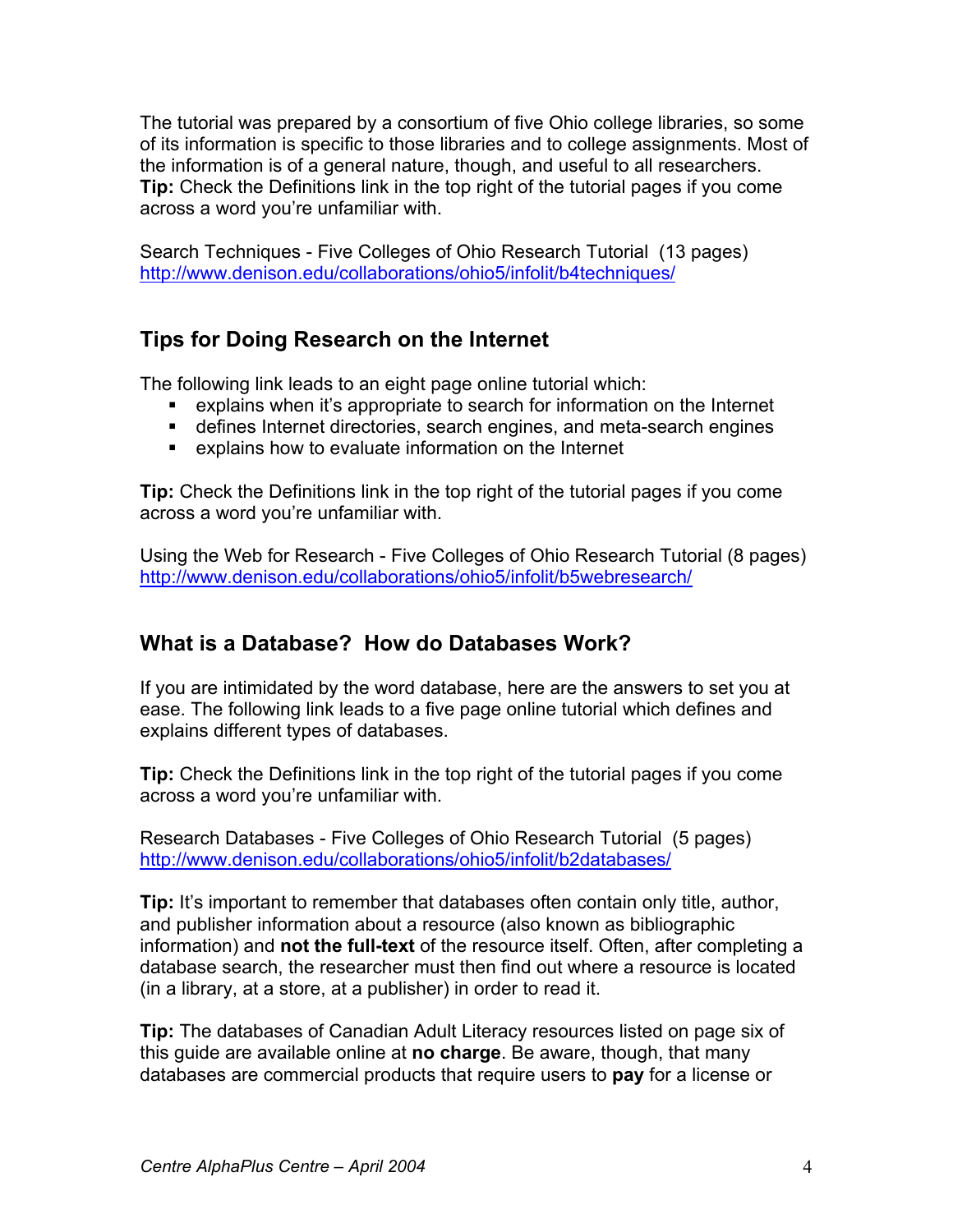subscription in order to search. At your local public or academic libraries, ask which databases they offer that cover the social sciences and adult education.

### **Evaluate What You Find**

An important step in the search process is to evaluate the information you find. The following link leads to a two page tutorial which lists different questions to ask when evaluating resources.

Evaluating Information - Five Colleges of Ohio Research Tutorial (2 pages) <http://www.denison.edu/collaborations/ohio5/infolit/c3evaluate/>

#### **Keep Track of What You Find**

When you start finding useful resources, you'll want to keep a record of them. Be sure to record full bibliographic information: title, author, year of publication, journal title and volume number (if applicable). This is called a citation or reference. Keeping good records helps you to locate your resources at a later date.

**Tip:** See **Bibliographic Management Software** near the end of this guide for information on using software to organize your citations.

You may also wish to keep notes about the content and relevance of each resource. On the next page, there is a template of a chart you can use to organize your research notes.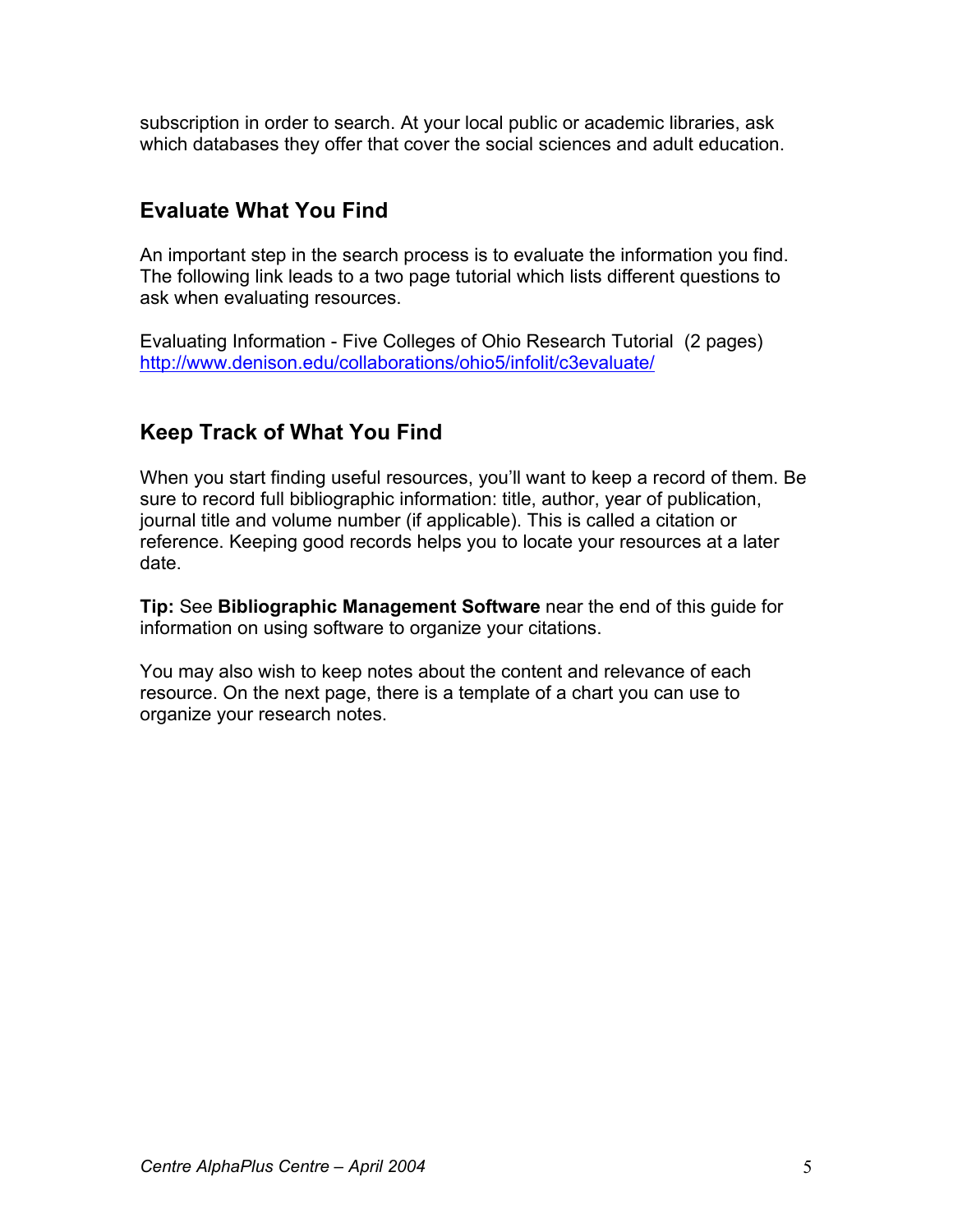| <b>Title and</b>                                                                                 | Author(s)      | <b>Topic</b>                                                                                                                                                     | <b>Key Points</b>                                                                                                                                                                    | Page                            | <b>Relation to Your Topic</b> |
|--------------------------------------------------------------------------------------------------|----------------|------------------------------------------------------------------------------------------------------------------------------------------------------------------|--------------------------------------------------------------------------------------------------------------------------------------------------------------------------------------|---------------------------------|-------------------------------|
| Year<br>Moving right<br>along: a<br>report on<br>learner<br>referral and<br>transition<br>(2001) | Marianne Paul. | Study of adult<br>students making<br>transitions from<br>LBS agencies to<br>other settings<br>where they would<br>continue the<br>journey towards<br>their goals | Importance of self-<br>management and self<br>direction skills in the<br>success of the student<br>making the transition to<br>a literacy agency or<br>other educational<br>setting. | <b>References</b><br>12, 15, 18 | Discusses learner referrals   |
|                                                                                                  |                |                                                                                                                                                                  |                                                                                                                                                                                      |                                 |                               |
|                                                                                                  |                |                                                                                                                                                                  |                                                                                                                                                                                      |                                 |                               |
|                                                                                                  |                |                                                                                                                                                                  |                                                                                                                                                                                      |                                 |                               |
|                                                                                                  |                |                                                                                                                                                                  |                                                                                                                                                                                      |                                 |                               |
|                                                                                                  |                |                                                                                                                                                                  |                                                                                                                                                                                      |                                 |                               |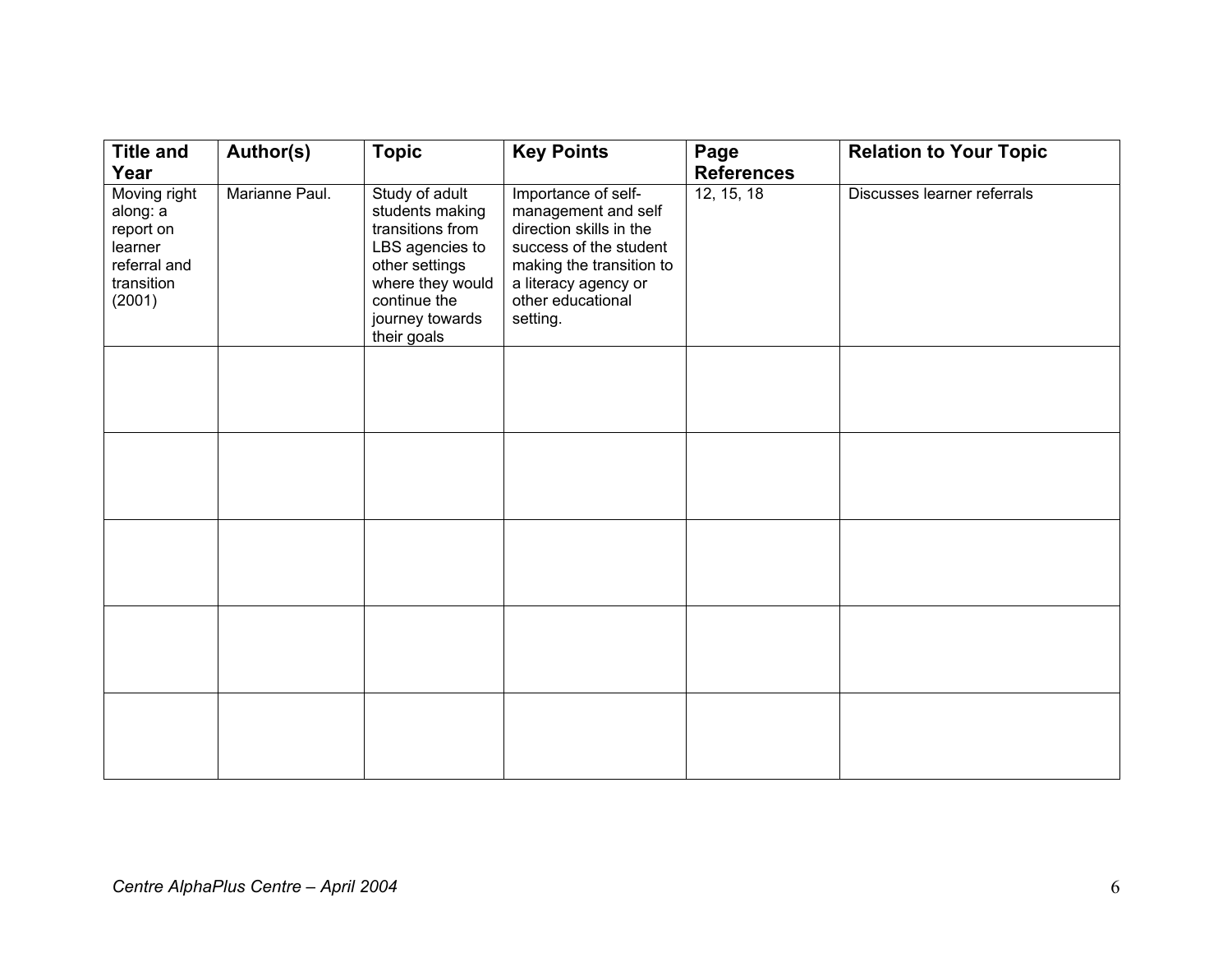### **You've Found a Great Citation! What Does it Mean?**

Often, you'll find a citation (also known as a reference or bibliographic information) to a resource that sounds useful. The citation might look like this:

Frontier College. *The Literacy and Health Project: Making the World Healthier and Safer for People Who Can't Read*. Toronto, 1989.

It can be difficult to decipher citations and determine if a resource is a book, a journal article, or a chapter in a book. The following link leads to a three page tutorial which dissects citations and identifies their different elements.

Understanding Citations - Five Colleges of Ohio Research Tutorial (3 pages) <http://www.denison.edu/collaborations/ohio5/infolit/c1citations/>

#### **Bibliographic Management Software**

Having a complete, correct record of citations saves time and avoids frustration if you want to locate resources at a later date. You might be interested in using computer software—called bibliographic management software—that is designed to record and organize your citations.

Bibliographic management software allows you to keep track of citations by creating a personal database of references. Records can be created for books, journal articles, book chapters, dissertations, art work, recordings, Web pages, letters, manuscripts, etc. These records can be entered manually or imported directly from many library catalogs and commercial databases.

Once a record is in the database, you can search for all records on a specific subject or by a certain author, create bibliographies of all or selected records, and format references in a specific bibliographic style while using word processing software.

Although there are many different bibliographic management software products, Thomson ISI ResearchSoft produces the three that are most popular amongst academic researchers: EndNote, ProCite and Reference Manager. To find out more about them, you can visit:

> <http://www.endnote.com/> <http://www.procite.com/> <http://www.refman.com/>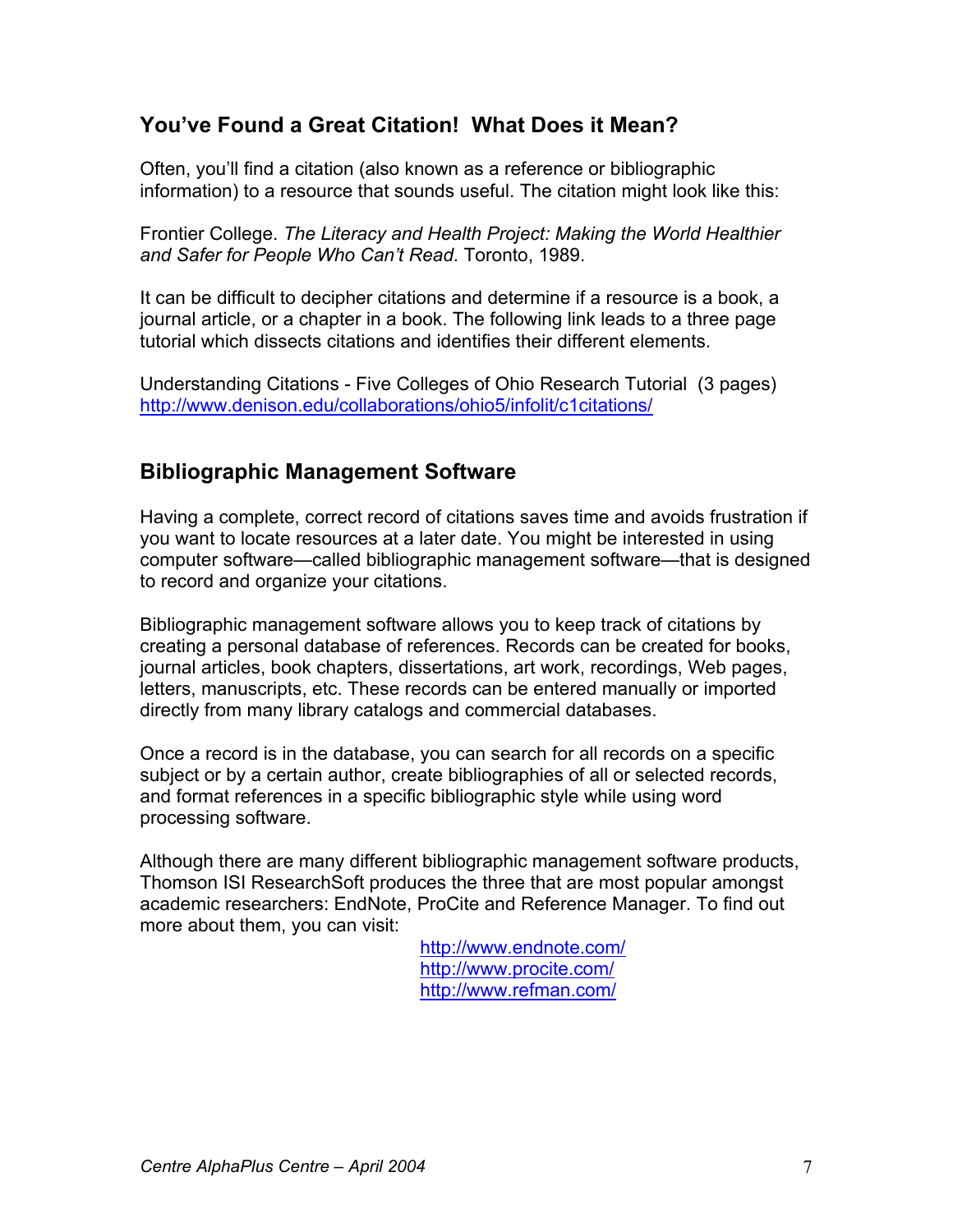#### **Where to Look for Adult Literacy Resources**

#### **Canadian Adult Literacy Databases**

*Directory of Canadian Adult Literacy Research in English*  <http://www.nald.ca/crd/start.htm>

*NALD - National Adult Literacy Database*  <http://www.nald.ca>

*Ontario Adult Literacy Research Database*  <http://research.alphaplus.ca/basic.html>

*RECRAF - Le répertoire canadien de la recherche sur l'alphabétisation des adultes en français*  <http://www.alpha.cdeacf.ca/recraf>

#### **Selected Adult Literacy Research Resources on the Internet**

*AlphaPlus Index to Web Resources*

<http://alphaplus.ca/opnhs/english/subjAuth.asp> Look under the subject heading "Research" to see a variety of sites and reports related to adult literacy research.

*International Adult Literacy Survey Database* 

<http://www.statcan.ca/english/freepub/89-588-XIE/ials-eiaa.htm>

A source of adult literacy statistics created jointly by Statistics Canada and the National Center for Education Statistics, an agency of the Institute of Educational Sciences, United States Department of Education.

#### *National Literacy Secretariat – Publications*

On this page, look at section D *– "*International Adult Literacy Survey Series – Research Papers." These full-text documents were developed by the National Literacy Secretariat, HRDC and Statistics Canada as a result of the data and information found in the International Adult Literacy Survey (IALS). <http://www.nald.ca/nls/inpub/nlspub0.htm#4>

#### *ABC CANADA Literacy Foundation - Research*  <http://www.abc-canada.org/research/>

ABC CANADA engages in research that supports and strengthens the literacy field and that promotes public awareness of literacy. Check this page for titles and summaries of recent research projects.